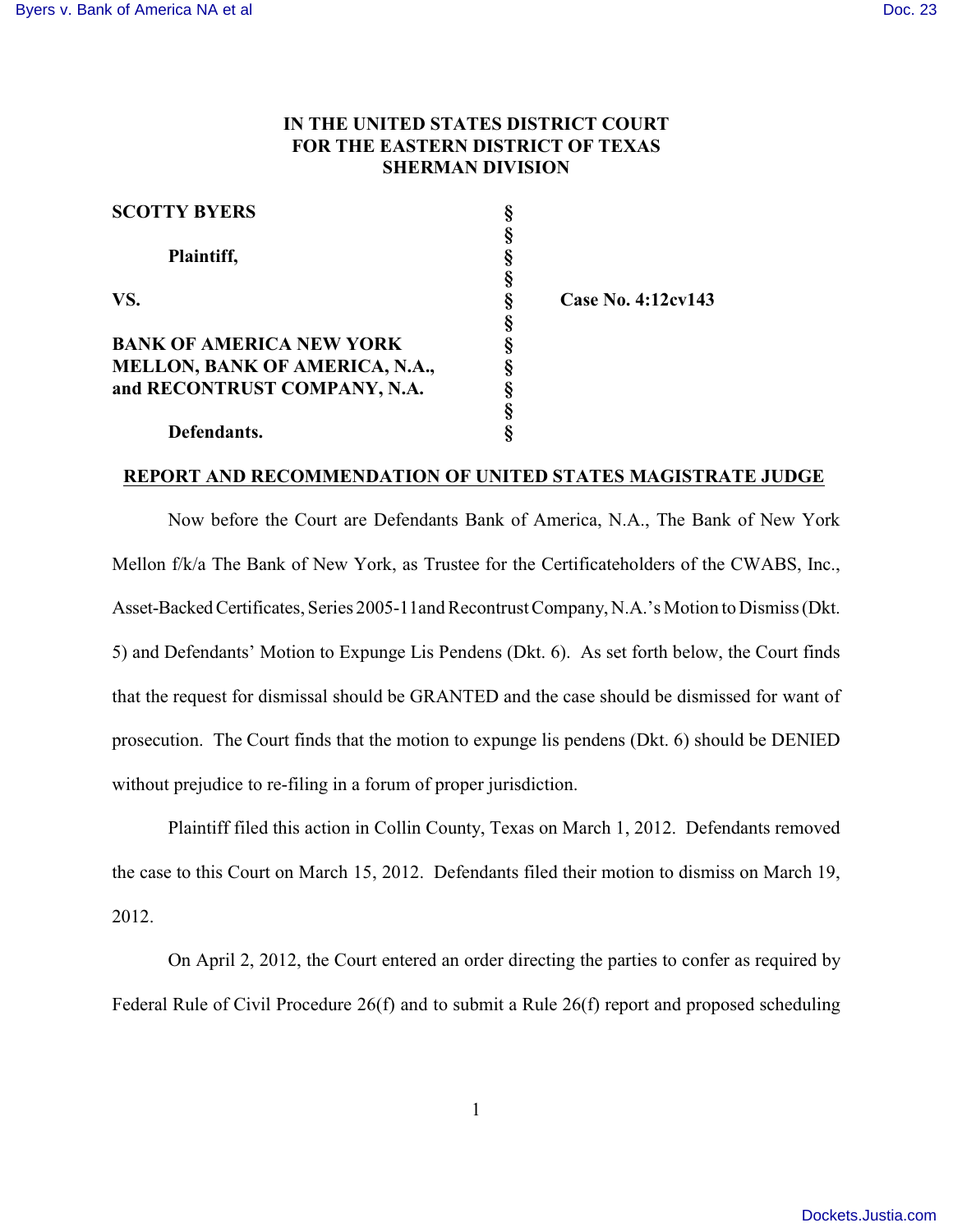order no later than May 28, 2012. *See* Dkt. 8. Plaintiff failed to comply with this original deadline. On June 4, 2012, the Court issued an order directing Plaintiff's counsel to confer and to submit a proposed scheduling order as directed on or before June 11, 2012. *See* Dkt. 17. On June 11, 2012, Plaintiff's counsel notified the Court that he had resigned from the practice of law. On June 14, 2012, the Court entered an order indicating that Plaintiff would proceed *pro se* and staying the case to allow Plaintiff time to retain counsel. *See* Dkt. 19. The order further directed *pro se* Plaintiff to confer in accordance with Rule26(f) and submit a proposed scheduling order as previously directed on or before July 18, 2012 and indicated that failure to comply with those deadlines may result in dismissal of the case. *Id. Pro se* Plaintiff acknowledged receipt of the order on June 20, 2012. *See* Dkt. 20.

Plaintiff failed to comply with the order and has taken no action in the case since the withdrawal of his counsel. Defendants have also recently notified that the Court that neither Plaintiff, nor his counsel, has attempted to contact Defendants' counsel to confer pursuant to Rule 26(f). *See* Dkt. 21.

The Court notes that on August 3, 2012 – more than two weeks after the Court's most recent deadline – a Notice of Appearance of counsel for Plaintiff was filed by Gagndeep K. Seth. *See* Dkt. 22. Counsel has not made any other filings in an effort to comply with this Court's orders.

Because Plaintiff has wholly failed to comply with the undersigned's orders, the Court finds that this matter should be dismissed for want of prosecution. *See* FED. R. CIV. P. 41(b); *Larson v. Scott*, 157 F.3d 1030, 1031 (5th Cir. 1998) ("A district court *sua sponte* may dismiss an action for failure to prosecute or to comply with any court order.").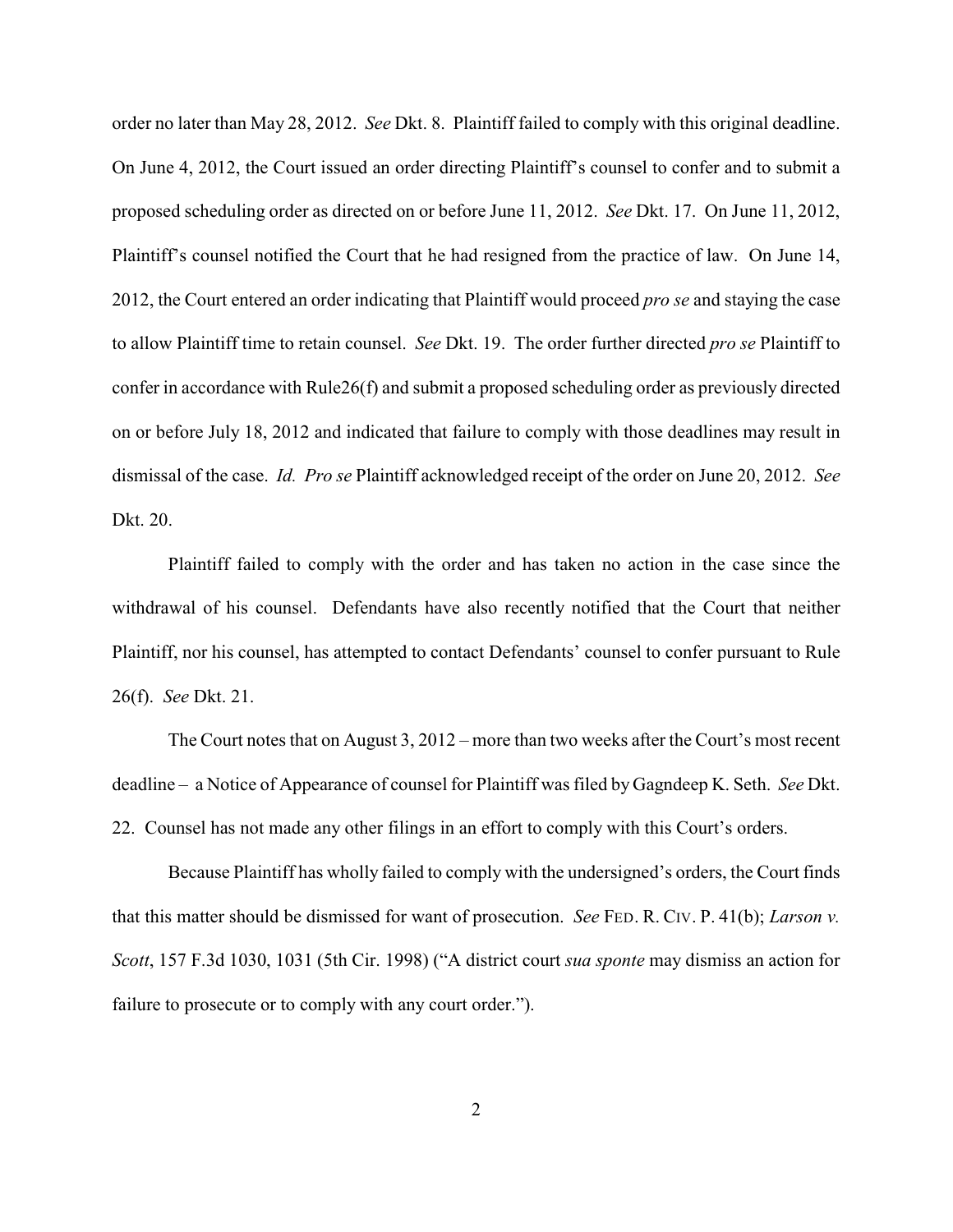Therefore, the Court finds that Defendants Bank of America, N.A., The Bank of New York Mellon f/k/a The Bank of New York, as Trustee for the Certificateholders of the CWABS, Inc., Asset-Backed Certificates, Series 2005-11and Recontrust Company, N.A.'s Motion to Dismiss (Dkt. 5) should be GRANTED in part and that case should be dismissed for want of prosecution.

As to Defendants' Motion to Expunge Lis Pendens (Dkt. 6), it should be DENIED without prejudice. Defendants rely on a provision of the Texas Property Code as the authority for their requested relief, but have not shown how this Court is the court of proper jurisdiction to seek such relief. Based on the recommendation that the case be dismissed for want of prosecution, the Court finds the expunction is a matter better raised in the county where the lis pendens is filed.

Any pretrial deadlines are hereby ABATED and the Court will not enter a scheduling order in this matter pending the District Judge's consideration of this report and recommendations. Should the matter not be dismissed, the parties are directed to file an amended proposed scheduling order within thirty (30) days of the District Judge's disposition of the motion to dismiss.

Within fourteen (14) days after service of the magistrate judge's report, any party may serve and file written objections to the findings and recommendations of the magistrate judge. 28 U.S.C. § 636(b)(1)(C).

Failure to file written objections to the proposed findings and recommendations contained in this report within fourteen days after service shall bar an aggrieved party from *de novo* review by the district court of the proposed findings and recommendations and from appellate review of factual findings accepted or adopted by the district court except on grounds of plain error or manifest